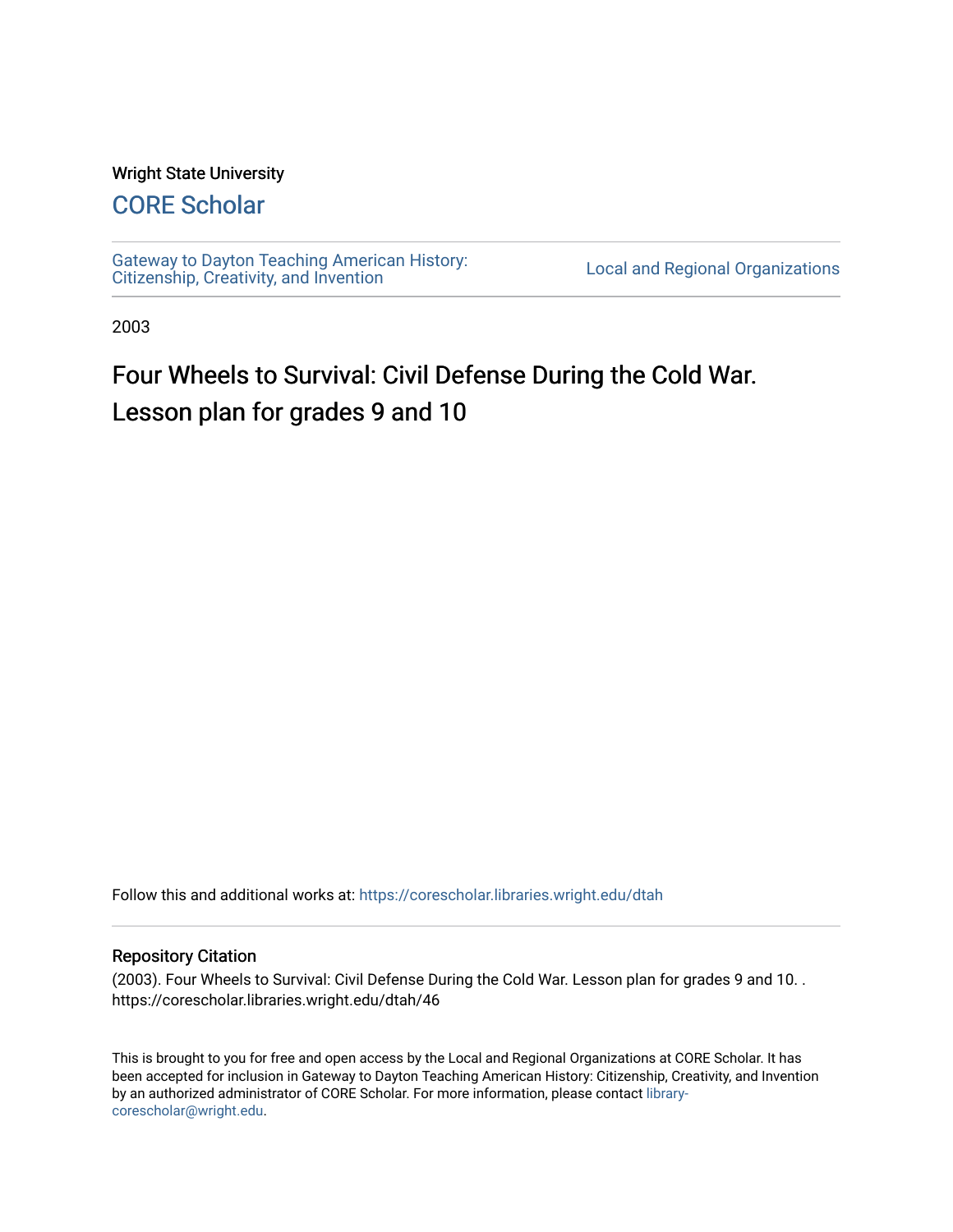# **Lesson Plans Four Wheels to Survival: Civil Defense During the Cold War**

**Grade(s):** 9, 10 **Suggested Time:** 1 class period

#### **Materials**

Four Wheels to Freedom Pamphlet from Ohio Memory (link under Resources) Overhead Projector Civil Defense Symbol on transparency (from pamphlet)

### **Core Instruction**

Begin by displaying the civil defense symbol on an overhead projector, and discuss the origin, history, and purpose of the Civil Defense Administration in the context of the Cold War. Hand out pamphlet to students; have them read and critique it in class discussion. Compare and contrast ways government and NGO disaster relief agencies inform the public today versus in 1955. Then, compare pamphlet to items on Homeland Security website. Have students prepare a list of items they feel should belong in a modem survival kit and compare and contrast importance of items in 1955 versus today. Also have them consider what type of vehicle would be ideal in a disaster (SUV? Hybrid?).

## **Follow-up Activity**

Brainstorm potential disasters in our current society, and have the students create a pamphlet or poster describing how to be prepared for these disasters. Potential disasters include: natural disasters such as hurricanes, tornados, snow/ice storms; terrorist attack; school invasion.

# **Assessment**

Students will be evaluated based on their pamphlets and/or posters; and on their survival kit lists.

# **Standards**

*History 9-10, Benchmark* E: Analyze connections between World War II, the Cold War and contemporary conflicts.

- o *Indicator:* Grade 9, GLI 11. Analyze the consequences of World War II including: a. Atomic weapons.
- o *Indicator:* Grade 10, GLI 2. Analyze the impact of industrialization and the modern corporation in the United States on economic and political practices with emphasis on: c. Standard of living.

*Social Studies Skills and Methods 9-10, Benchmark A: Evaluate the reliability and credibility* of sources.

o *Indicator:* Grade 9, GLI 1. Detect bias and propaganda in primary and secondary sources of information.